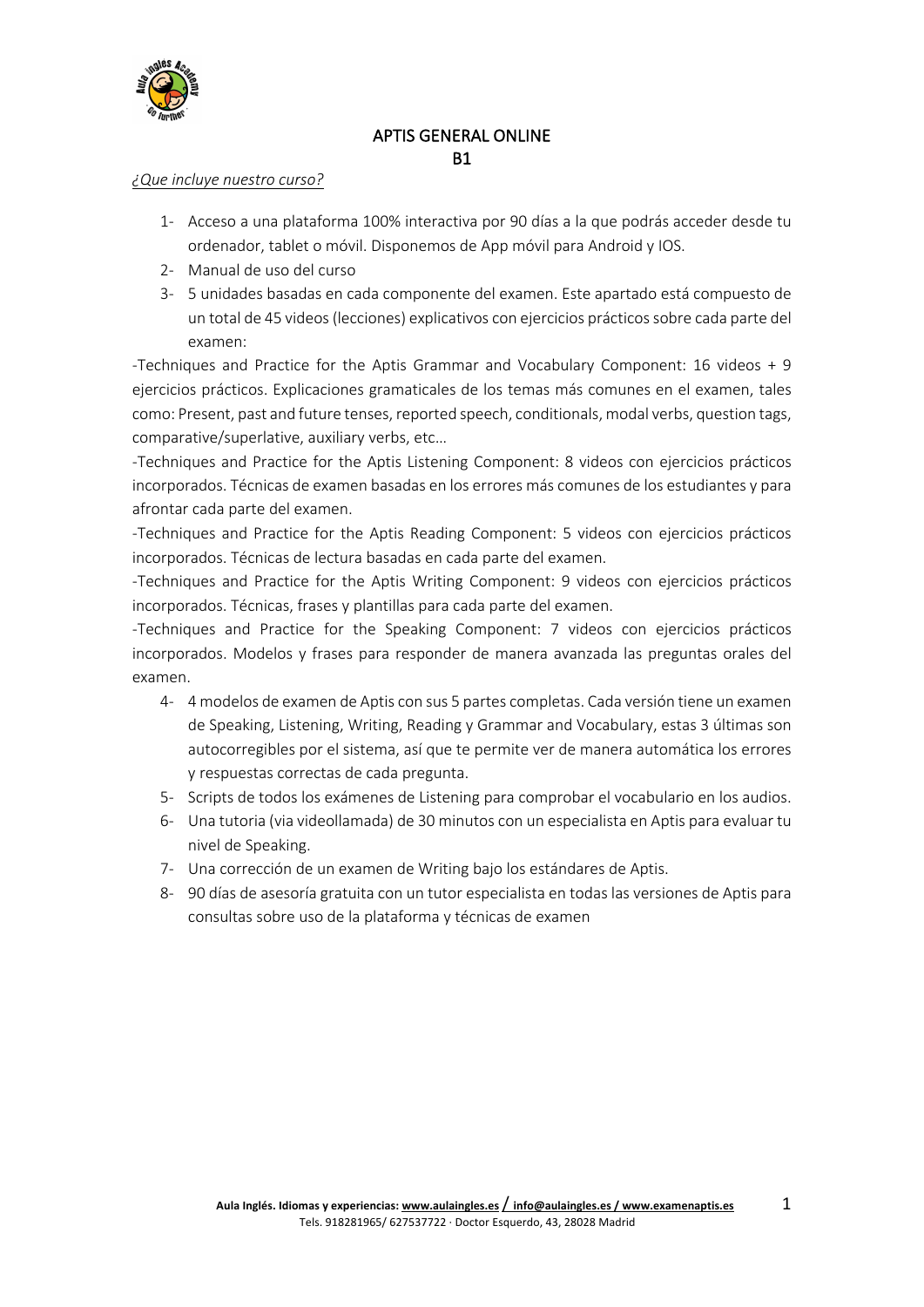

# Temario Aptis General B1

# 1- INTRODUCTION-

# 1.1 MANUAL DE USO DEL CURSO APTIS ONLINE

# 2- TECHNIQUES AND PRACTICE FOR THE APTIS GRAMMAR AND VOCABULARY COMPONENT:

- 2.1 Phrasal Verbs Extra Exercise.
- 2.2 Everyday activities in Aptis (Present Tenses)
- 2.3 Tell me about a time when...(Past Tenses)
- 2.4 What are you doing next week
- 2.5 Future tenses
- 2.6 The basic conditionals
- 2.7 Conditionals
- 2.8 my aptis teacher told me that…
- 2.9 Reported speech
- 2.10 ing and ed in adjectives
- 2.11 The comparative and the superlative
- 2.12 used to
- 2.13 So vs such
- 2.14 Question tags
- 2.15 Auxiliry verbs
- 2.16 Modal verbs in all the components
- 2.17 Modal verbs
- 2.18 All tenses practice
- 2.19 learn these collocations
- 2.20 Aptis and its Phrasal verbs
- 2.21 a lot about synonyms
- 2.22 vocabulary exams
- 2.23 Some recommendations to excel at the Aptis Grammar and Vocabulary

3- TECHNIQUES AND PRACTICE FOR THE APTIS LISTENING COMPONENT:

- 3.1 TASK 1: INFORMATION RECOGNITION
- 3.2 TASK 2: INFORMATION MATCHING
- 3.3 TASK 3: OPINION MATCHING
- 3.4 TASK 4: MONOLOGUES
- 3.5 Aptis Sample Question 1 (Watch for synonyms) Aptis Sample Question 2 (Learn Directions)!
- 3.6 Aptis Sample Question 3 Read the questions carefully!

3.7 Aptis Sample Question 4 - Don´t pay attention to the speaker´s tone Some recommendations 3.8 to Excel at the Aptis Listening Component

- 4- TECHNIQUES AND PRACTICE FOR THE APTIS READING COMPONENT:
- 4.1 TASK 1: Fill in the gaps in Aptis
- 4.2 TASK 2: ORGANISE THE TEXT
- 4.3 TASK 3: OPINION MATCHING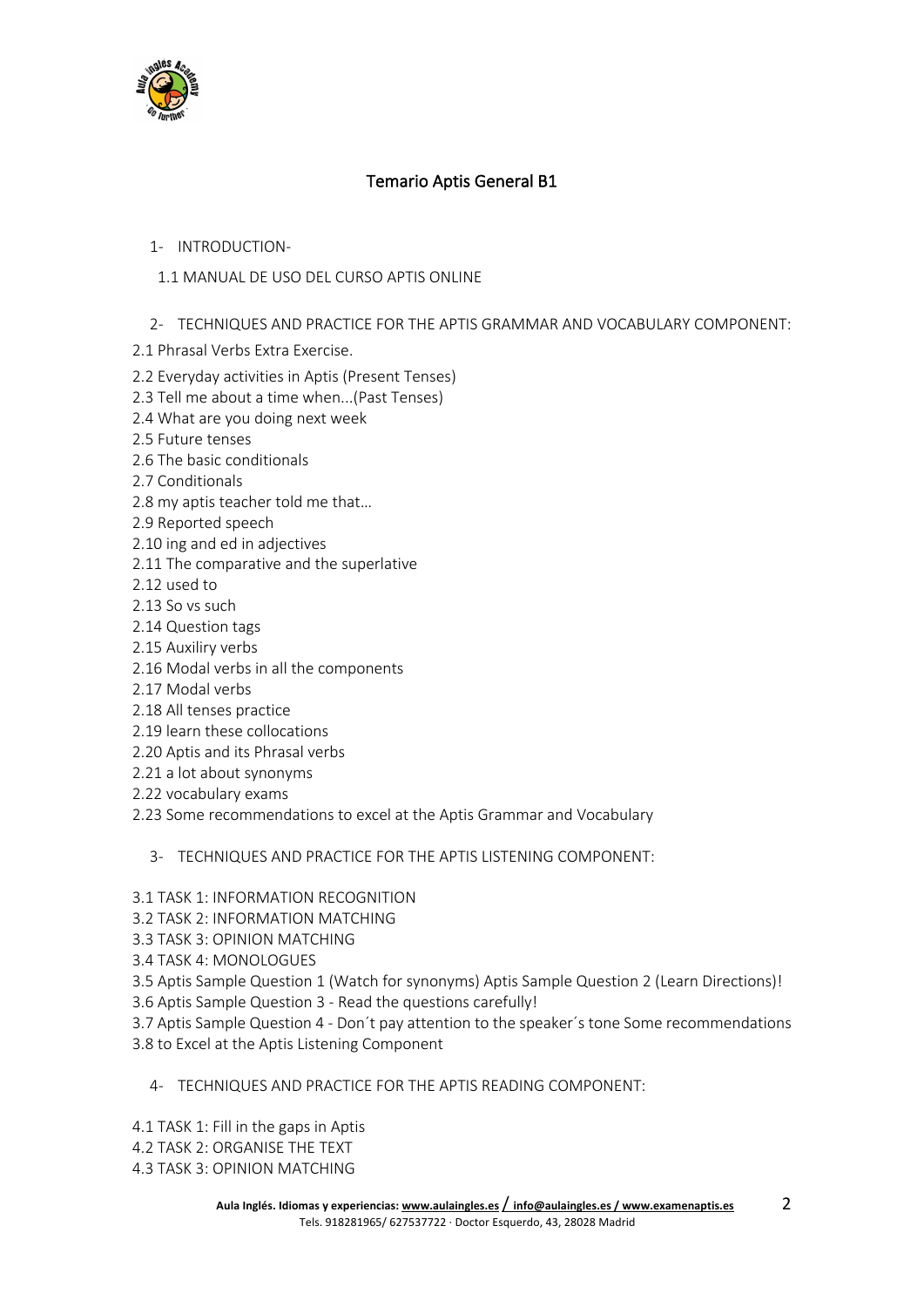

4.4 TASK 4:Some tips to learn how to match the headings in Aptis

4.5 Some recommendations to excel the Aptis Reading

# 5- TECHNIQUES AND PRACTICE FOR THE APTIS WRITING COMPONENT:

5.1 The Aptis Writing Component

5.2 TASK 1:Link your ideas in Aptis with these linking words!

5.3 TASK 2: Useful Phrases for writing in Aptis.

5.4 TASK 3: CHAT (Social Network Interaction)

5.5 TASK 4.1: Aptis Informal email – Complaint Aptis Formal email - Complaint

5.6 TASK 4.2:Aptis Informal email - Asking for information Aptis Formal email – Asking for information

5.7 Some recommendations to excel at the Aptis Writing

# 6- TECHNIQUES AND PRACTICE FOR THE APTIS SPEAKING COMPONENT:

- 6.1 The Speaking Component
- 6.2 Don't get nervous with these 3 questions.
- 6.3 Make sure you know how to describe a picture
- 6.4 Comparing is different from describing

6.5 Show the aptis examiner you can speak for two minutes.

6.6 Learning the pronunciation of the regular verbs is a must.

6.7 Some recommendations to excel at the Aptis Speaking.

7- APTIS GENERAL EXAMS:

7.1 VERSION 1

7.2 VERSION 2

7.3 VERSION 3

7.4 VERSION 4

- 8- LISTENING EXAM SCRIPTS
- 9- VOCABULARIO IMPORTANTE PARA APTIS GENERAL

# TEMARIO INGLES GENERAL B1 - I

# Unit 1

1.1 Content: Buying the perfect camper Action verbs Stative verbs Present continuous Present simple: affirmative Greetings and farewells Introducing people Telephone language Vehicles Means of transport Past simple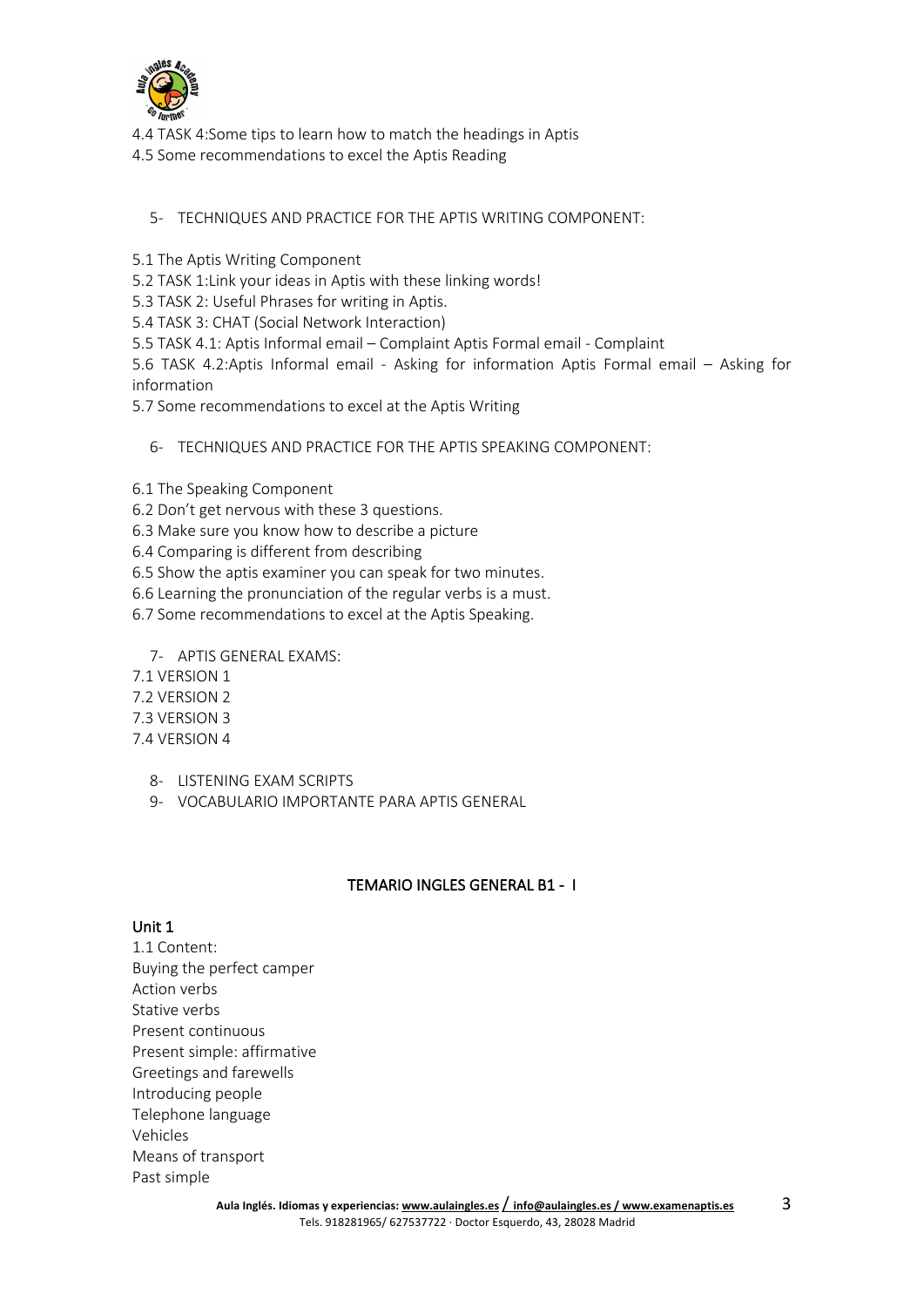

Past simple: irregular verbs Present continuous 'To be going to' Uses of 'to be going to' Present simple: affirmative Present simple: negative Present simple: interrogative Interrogative pronouns The car doesn't work Present simple: affirmative Present simple: interrogative Past simple Past simple of the verb 'to be' Past simple: irregular verbs Similiar consonant sounds: /ʧ/ and /ʃ/ Present continuous Action verbs Stative verbs Means of transport Dialogues Test exercises

### Unit 2

2.1 Content:

On holidays Holidays Present perfect Possessive pronouns Possessive adjectives We're off The weather Similar vowel sounds: /i:/ and /i/ Talking about the weather Present perfect Dialogues Talking about holidays Living under extreme conditions Action verbs Present perfect Talking about the weather Descriptive texts Possessive pronouns The weather Highland Park - Reading comprehension Brochures and leaflets Test exercises

#### Unit 3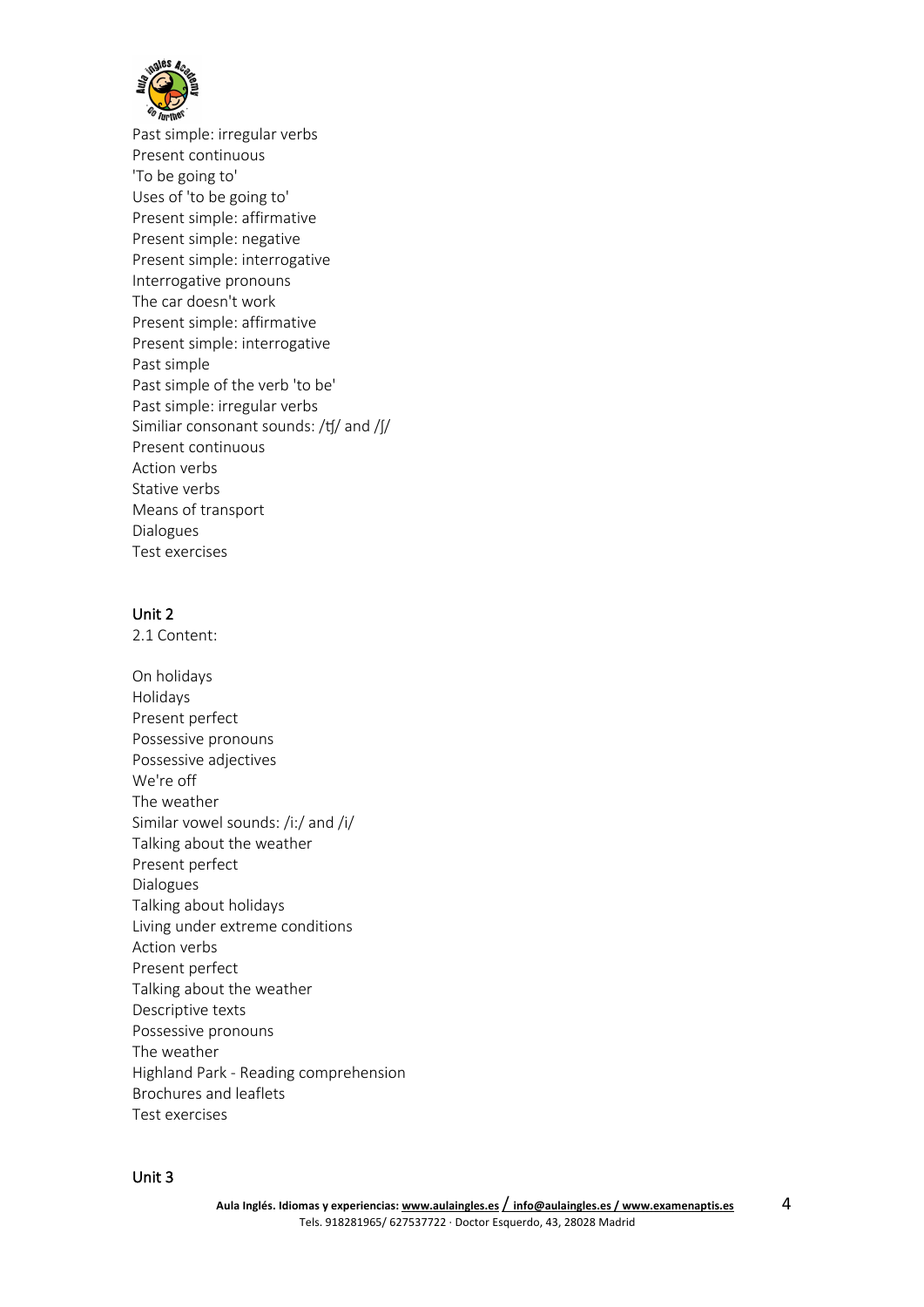

3.1 Content:

Let's go to the Isle of Wight Present perfect The use of 'ever' in the present perfect How long has she lived in London? Prepositions of movement Present perfect Adverbs and prepositions of time: 'for', 'since' and 'ago' 'How long does it take...?' 'Have been' / 'have gone' International human rights Clothes and accessories Vowel sounds: /eɪ/ and /æ/ Interviews Adverbs and prepositions of time: 'for', 'since' and 'ago' 'Have been' / 'have gone' Dialogues Agreeing and disagreeing with an opinion Present perfect The use of 'ever' in the present perfect Test exercises

#### Unit 4

4.1 Content:

Having a breakdown Fabrics The use of 'yet' and 'already' in the present perfect Similar vowel sounds: /ɑ:/ and /ə/ Dialogues Fabrics Clothes and accessories Fabrics The use of 'ever' and 'never' in the present perfect The use of 'yet' and 'already' in the present perfect Quantifiers: too much / too many / not enough Dry cleaner The use of 'yet' and 'already' in the present perfect Action verbs Greetings and farewells Phrasal verbs Clothes and accessories The use of 'ever' and 'never' in the present perfect Test exercises

Unit 5 5.1 Content: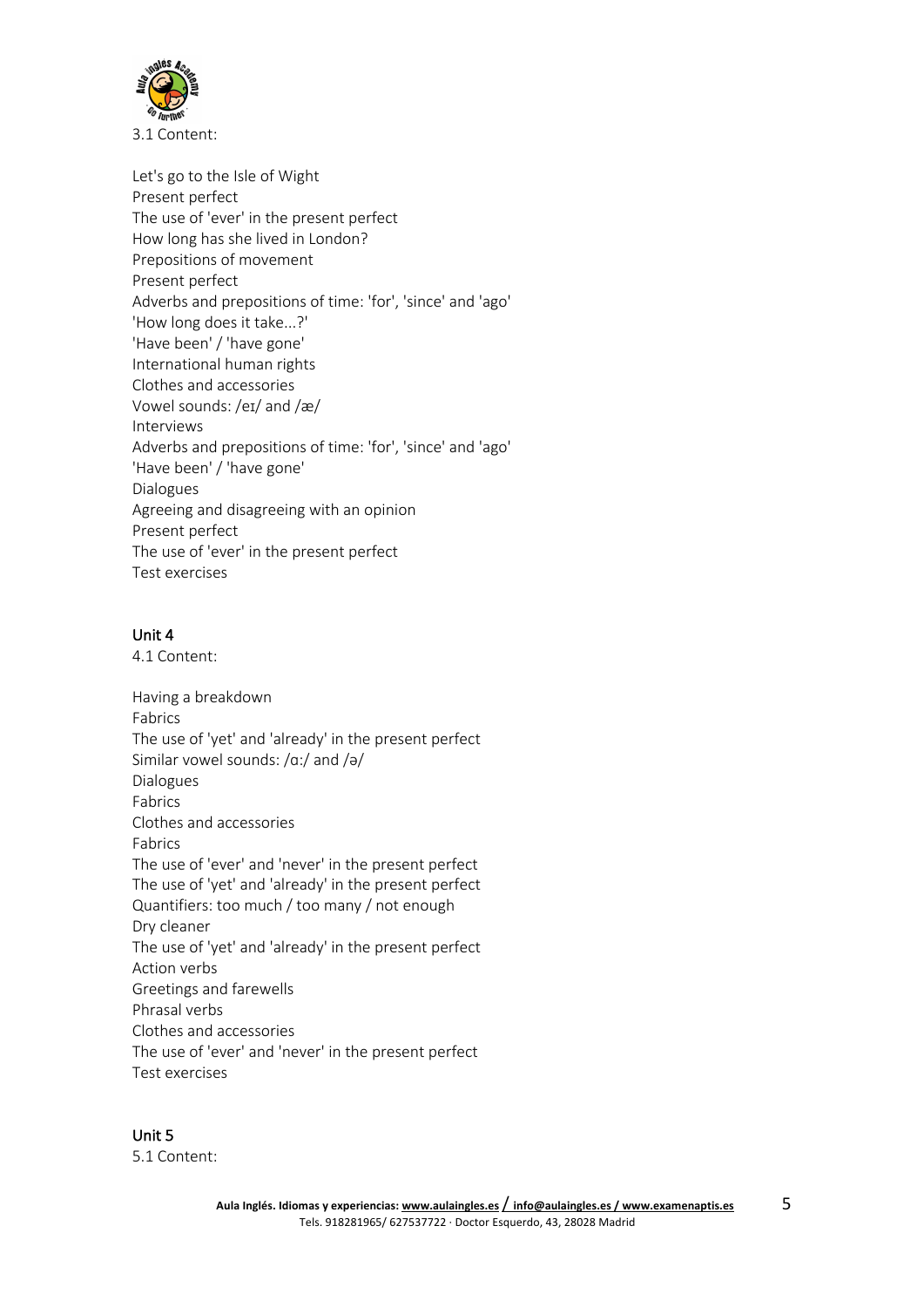

See you at home Shapes and materials The use of 'just' in the present perfect What is it made of? Indefinite pronouns: something, anything, nothing Shapes and materials Present perfect vs. Past simple The use of 'just' in the present perfect I don't remember the word in English Action verbs Shapes and materials Similar vowel sounds: /ɒ/ and /ɔ:/ Indefinite pronouns: something, anything, nothing Present perfect vs. Past simple The use of 'just' in the present perfect Carpentry as a hobby - Reading comprehension School subjects Test exercises

### Unit 6

6.1 Content:

She's left me! Present perfect vs. Past simple 'Have been' / 'have gone' The use of 'ever' and 'never' in the present perfect Going to England Talking about the weather The weather 'To be going to' Glastonbury Music and entertainment Descriptive texts Entertainment industry - Additional vocabulary Music and entertainment Test exercises

# Unit 7

7.1 Content:

Clothes shopping - Typical situation Clothes and accessories Buying clothes and objects Weather - Dialogue Talking about the weather Outdoor atmosphere - Additional vocabulary The weather Talking about the weather Frozen fun - Reading comprehension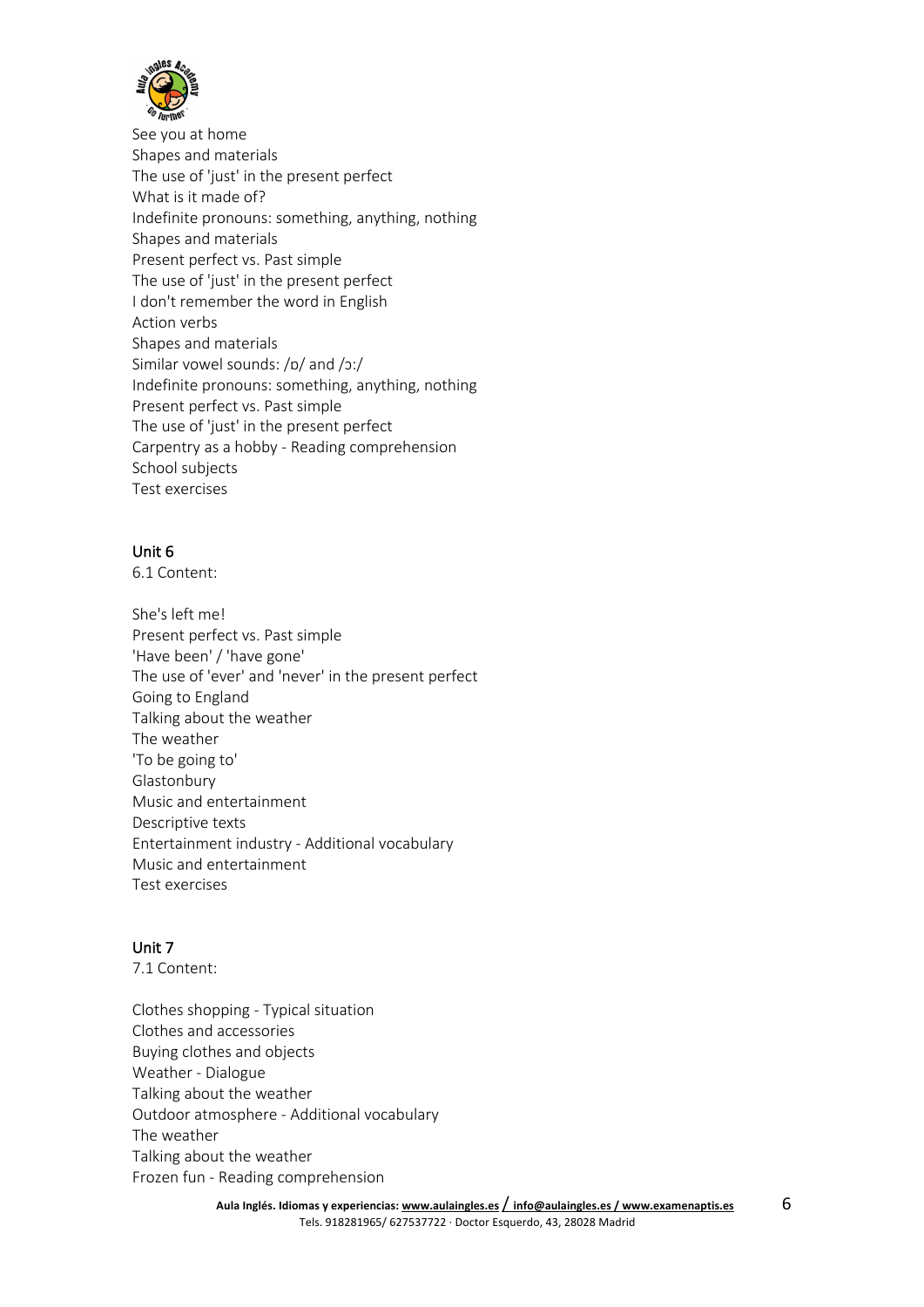

8- Course revision

### 9- Final test

### TEMARIO INGLES GENERAL B1 - II

### Unit 1

1.1 Content:

Rock band Music and entertainment Flights and airports Past continuous Present perfect We're going to perform at Glastonbury Nature Action verbs Stative verbs Countryside Past continuous Past simple vs. Past continuous Flights and airports Holidays Present perfect "Dark Night" Action verbs Vowel sounds: /ɪ/ and /ɑɪ/ Countryside Past continuous 'How long does it take...?' Flights and airports Present perfect Test exercises

# Unit 2

2.1 Content:

Camping in the countryside 'Must' / 'mustn't' Adverbs of manner Countryside Past simple vs. Past continuous Cut that wire Characteristics of adjectives Action verbs Past simple vs. Past continuous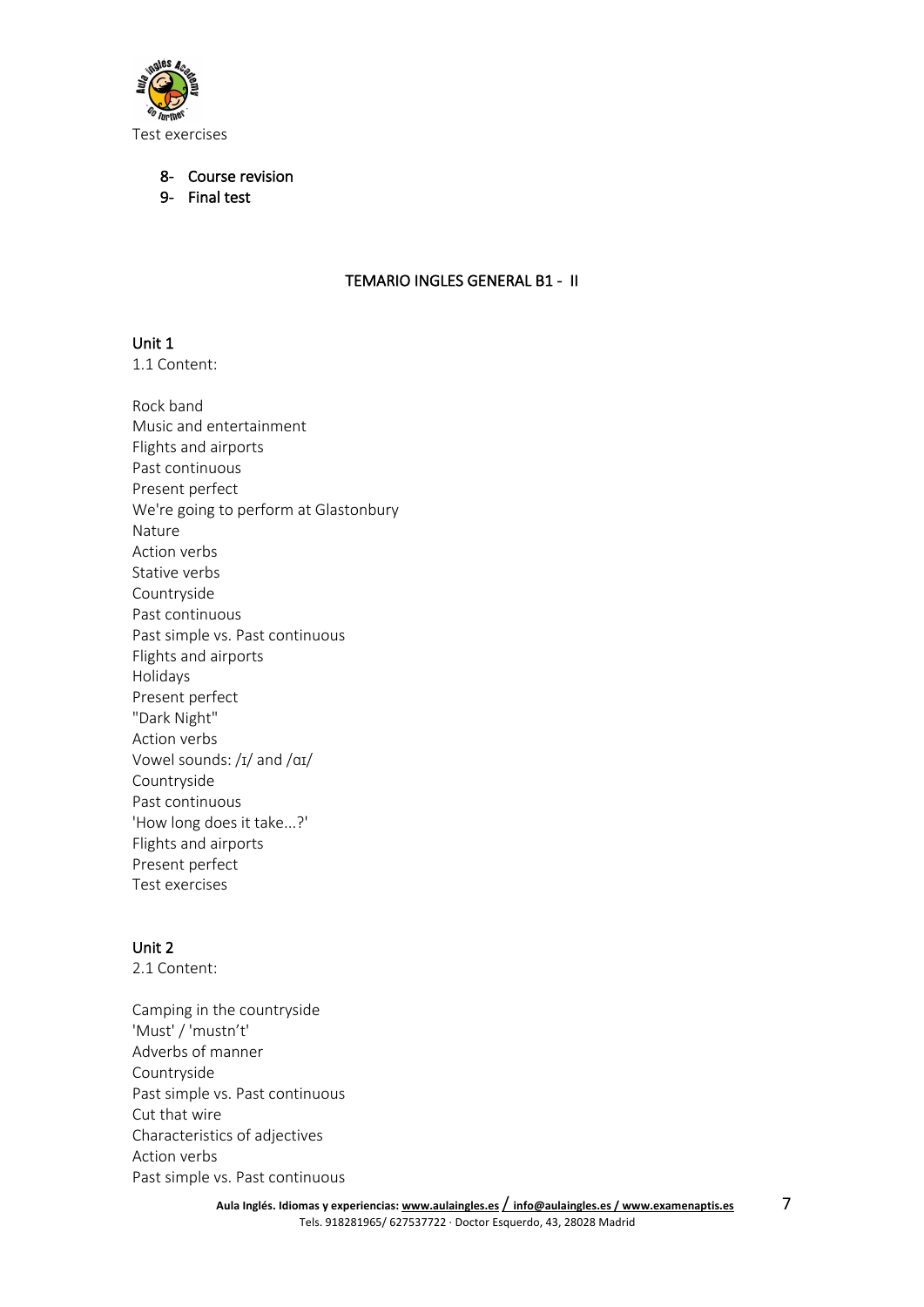

'The one' / 'The ones' Adverbs of manner 'Must' / 'mustn't' Camping rules Public transportation Similar consonant sounds: /z/ and /s/ Past simple vs. Past continuous 'Must' / 'mustn't' Adverbs of manner 'The one' / 'The ones' Life outside - Additional vocabulary Countryside Nature 'Must' / 'mustn't' Test exercises

### Unit 3

3.1 Content:

You are not invited to the party Phrasal verbs Relative pronouns Word formation: nouns Why don't you come in? Phrasal verbs Parts of the face Relative pronouns So / Because I liked your new song Phrasal verbs Relative pronouns So / Because Asking for permission Reservations, checking guests in or out Similar consonant sounds: /ð/ and /d/ Parts of the face Test exercises

### Unit 4

4.1 Content:

Let me treat you to a drink Action verbs 'Should' / 'Shouldn't' Comment tags Shouldn't I? Food and drink 'Should' / 'Shouldn't' Comment tags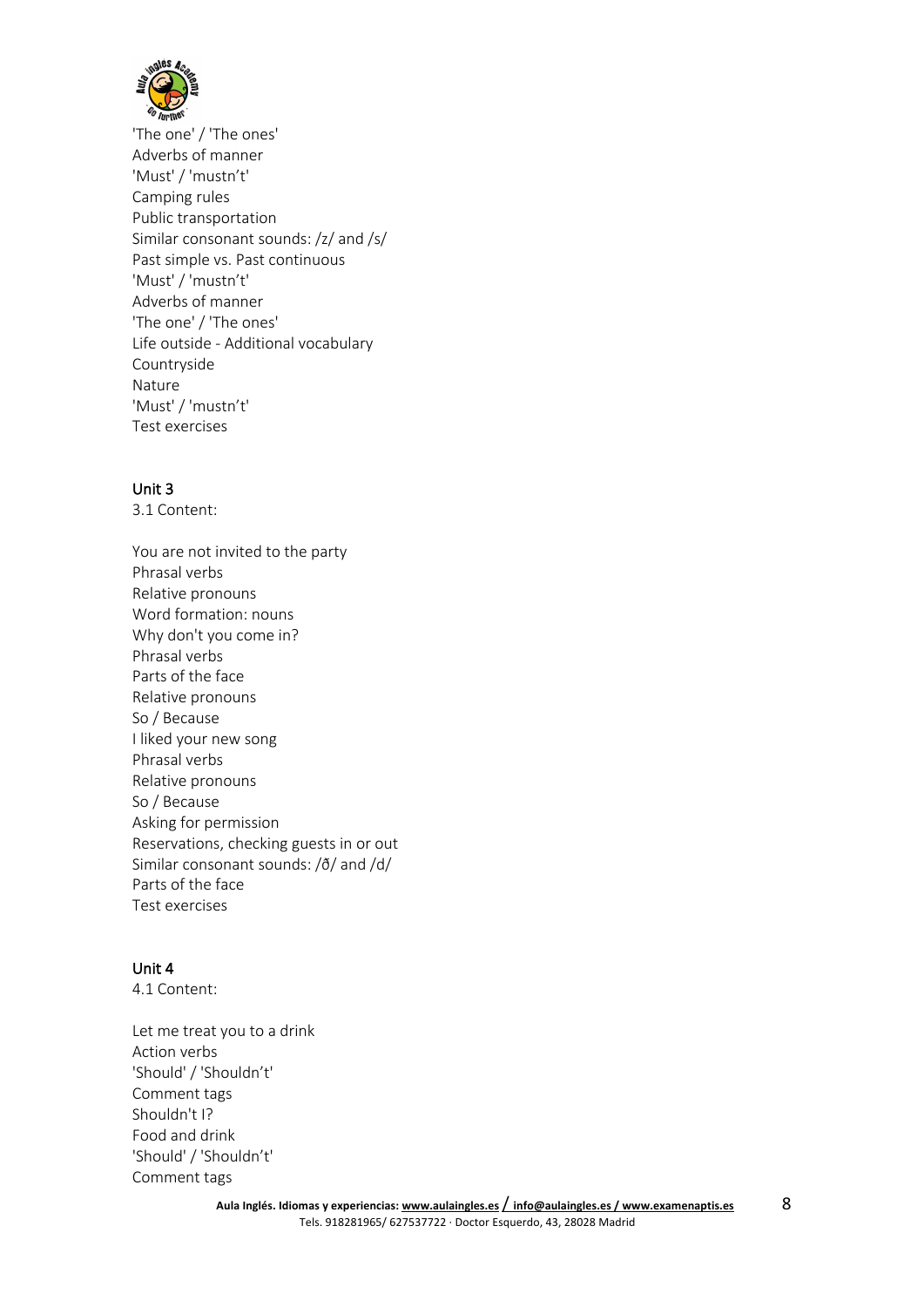

I feel ill Food and drink Comment tags Asking for permission Similar vowel sounds: /u:/ and /ʊ/ 'Should' / 'Shouldn't' Radio food programme - Listening comprehension Radio programmes Test exercises

# Unit 5

5.1 Content:

I fancy going to the United States Action verbs Stative verbs Question tags Verb patterns: Verbs + infinitive or gerund What has happened here? Verb patterns: Verbs + infinitive or gerund Containers Food and drink Action verbs Question tags Your plans in life Asking for permission Verb patterns: Verbs + infinitive or gerund Consonant sounds: /ð/ and /θ/ Containers Question tags Let's get a takeaway - Additional vocabulary

Test exercises

### Unit 6

6.1 Content:

Falling in love Verb patterns: Verbs + infinitive or gerund The bill is wrong Asking for the bill Past simple vs. Past continuous Correspondence: informal e-mails African-American writers Narratives Phrasal verbs 'Should' / 'Shouldn't' Advice column - Reading comprehension Advice columns